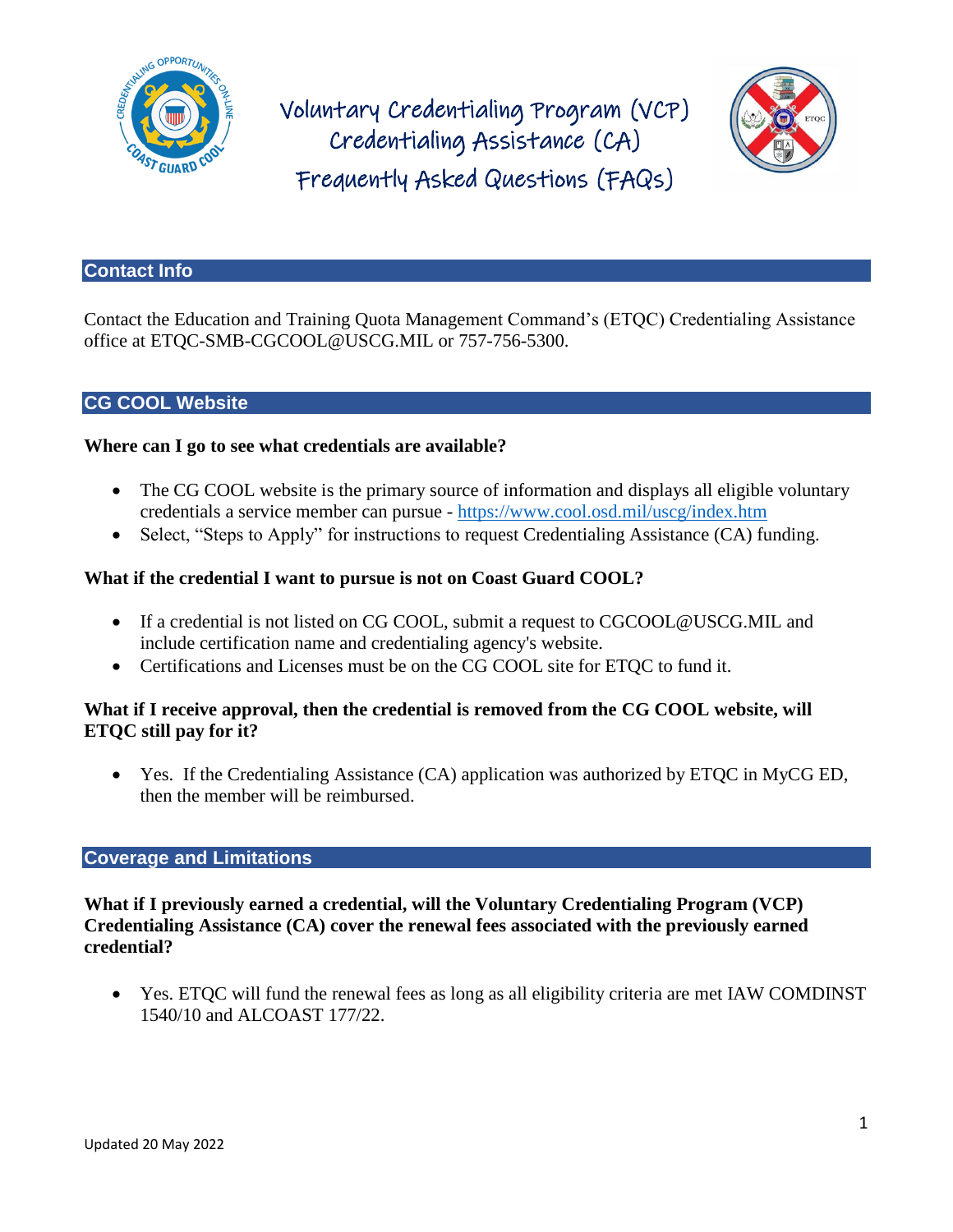# **I previously paid for the credential, can I be reimbursed for it?**

- No. Members must receive approval from ETQC prior to paying for any type of fees.
- Other funding options: CG Foundation Grant, CGMA, GI Bill.

## **How will I know if I am ready to take the exam?**

• Some agencies require specific education, training, and/or work experience. Members must review the CG COOL website and agency website before submitting a credentialing assistance request to ensure they meet the credentialing agency's requirements.

# **Does Credentialing Assistance (CA) cover preparation and training materials?**

- IAW with ALCOAST 177/22, CA will cover preparation materials (books, study guides, etc.).
- Submit CA application in MyCG Ed and enter the cost of books and study guides in same application with exam fees. After ETQC approves your CA application, submit OF-1164 and receipts (exam and prep materials) to ETQC for reimbursement.

## **Does CA pay for training courses that are required for certain credentials?**

- Effective summer 2022, CA will pay for required training courses associated with credentials listed on the CG COOL site.
- Effective summer 2022, submit CA application in MyCG ED:
	- $\triangleright$  Enter the credential and credentialing agency associated with the training
	- $\triangleright$  Fee Type = "MMC Training" or "Non-MMC Training"
	- $\triangleright$  Dates = start and end date of the course

## **Is there a maximum amount the Coast Guard will pay for CA?**

- Eligible members can request up to \$4500 per Fiscal Year (FY) for exams and training combined.
- The FY is  $1 \text{ Oct} 30$  September.
- There is no limit to the number of applications a member can submit as long as the combined amount does not exceed \$4500 per FY.

## **Are officers eligible?**

 Yes. IAW ACN 011/22, Active Duty and SELRES Officers are eligible to participate in the Voluntary Credentialing Program (VCP).

## **Is there a service obligation?**

• Members must have 6 months remaining in service from the exam or training date. There is no other service obligation for eligible active duty or SELRES.

## **Will the VCP pay for certifications and licenses required for the member's Coast Guard job?**

• Credentialing Assistance is for voluntary credentials. As such, if the certification or license is required for member's rating, it is not funded by the VCP.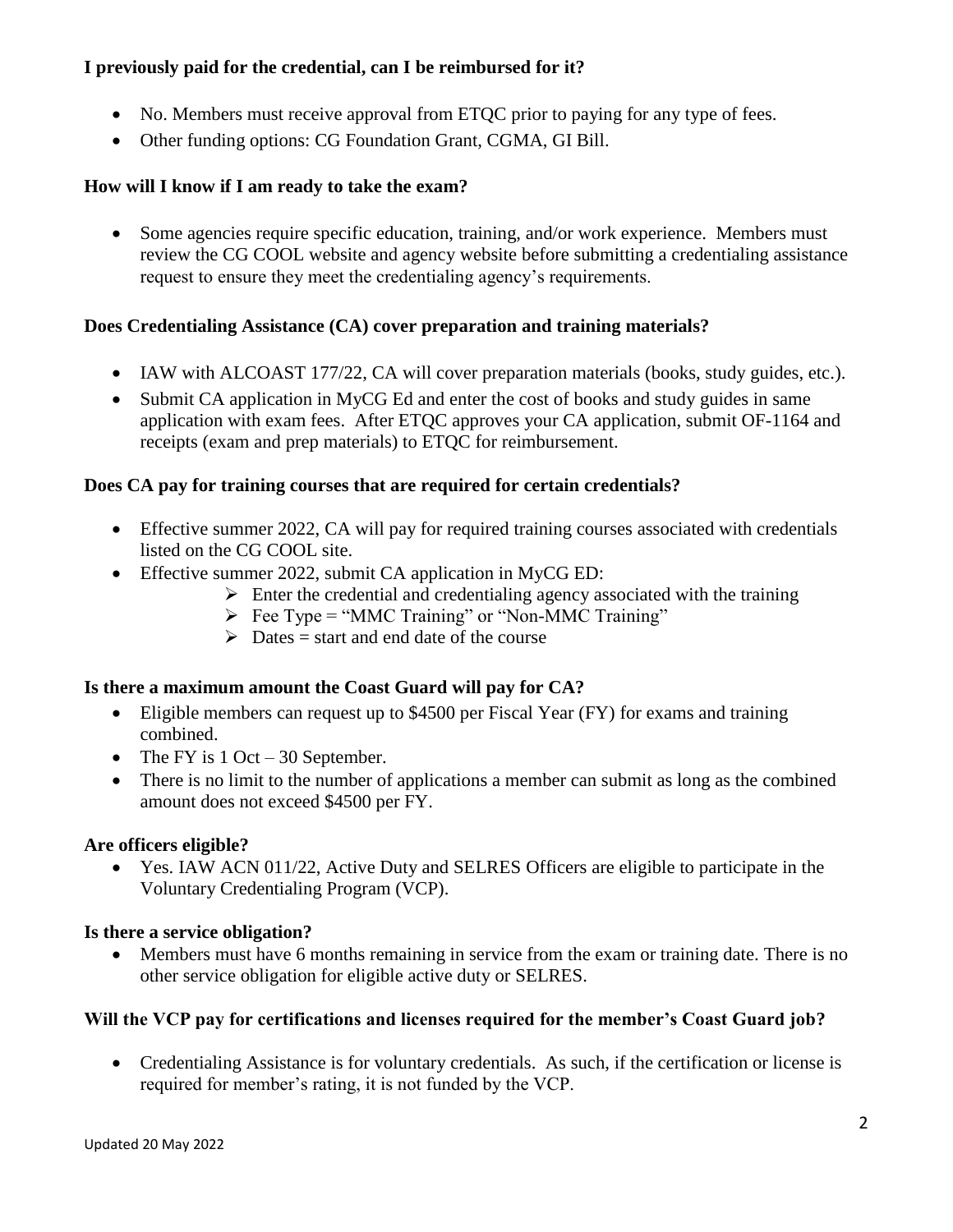### **Credentialing Basics**

## **What is the policy for the Voluntary Credentialing Program (VCP) Credentialing Assistance (CA)?**

- [COMDTINST 1540.10 \(10 Jan 2020\)](https://media.defense.gov/2020/Jan/13/2002233571/-1/-1/0/CI_1540_10.PDF)
- [ALCOAST NOTICE 11/22 \(effective 1 April 2022\)](https://www.forcecom.uscg.mil/Portals/3/Documents/ETQC/CG%20COOL/ACN%20011_22.pdf?ver=h1ArAIRhHf-LMI3MYHZoGQ%3d%3d)
- [ALCOAST 177/22 \(effective 11 May 2022\)](https://www.forcecom.uscg.mil/Portals/3/Documents/ETQC/CG%20COOL/ALCOAST%20177_22%20(May%202022).pdf?ver=HJc7_iZKgxpf5CeA3QavzA%3d%3d)

#### **Are there any lifetime credit maximums or annual caps?**

- There is a fiscal year (FY) cap of \$4500 for exams and training combined.
- There is no limit to the number of applications as long as the combined amount does not exceed \$4500 per FY.
- There is no lifetime maximum. CA is funded on a first-come first-served basis as long as funds are available.

#### **Is there a point in the FY that ETQC will stop taking applications?**

 ETQC will follow the established year-end guidelines for financial obligations and will post endof-year deadlines to submit CA requests in MyCG Ed and the CG COOL sites.

#### **What will happen if there is no longer funding for Credentialing Assistance?**

 Applications will be approved on a first-come first-served basis. If there is a funding shortfall, the fleet will be notified.

#### **Can I use Tuition Assistance (TA) and Credentialing Assistance (CA) at the same time?**

 Yes. You can use both TA and CA at the same time as long as you meet the eligibility requirements for both programs.

### **What is the difference between certifications on the CG COOL site and academic certificates funded by tuition assistance (TA)?**

- The Credentialing Assistance (CA) program is for certifications and licensures earned through state/local/public/private organizations and agencies (not academic institutions).
- Academic certificates are funded by TA and earned at eligible colleges and universities.

#### **What is MilGears and is it required?**

 MilGears is an interactive tool that helps service members connect their learning and experiences to career and education opportunities including degrees and certifications. The Engage My Career (EMC) tool helps service member's make a record of their education, training, & skills,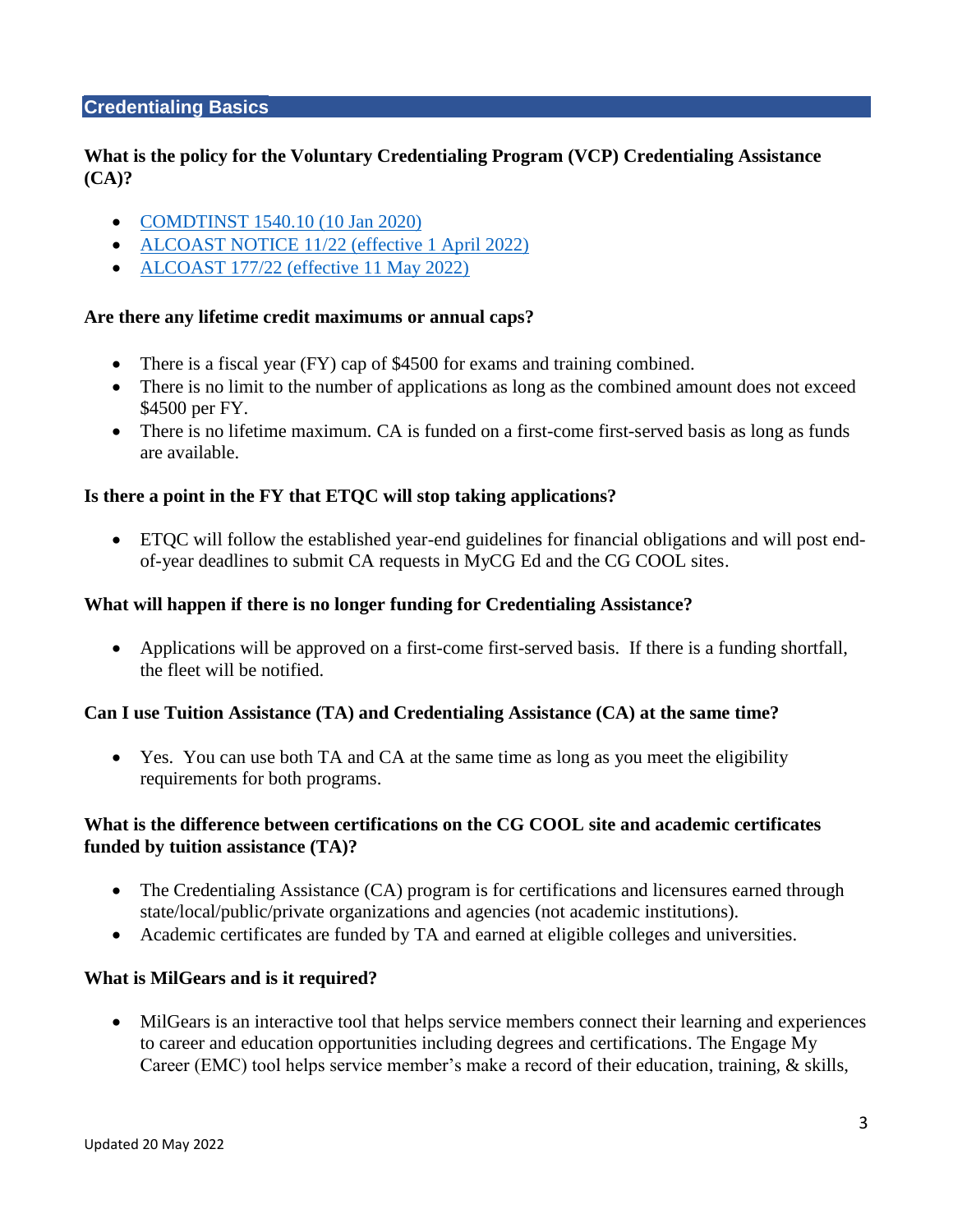see how their experience compare to the requirements for civilian  $\&$  federal occupations,  $\&$ access job postings/opportunities.<https://milgears.osd.mil/>

- Although not required, members are encouraged to review their MilGears assessment with an Education Services Officer (ESO). ESOs can help interpret the assessment, identify missing items and provide recommendations and counseling as needed.
- Upload MilGears assessment to MyCG Ed.

## **What documentation needs to be submitted in order to apply for CA?**

- Submit application in MyCG Ed; your ESO and ETOC will verify eligibility in Direct Access.
- If your "Person Profile" in Direct Access is missing information, you may be requested to submit additional documentation to verify eligibility.
- SELRES members must upload a point statement in MyCG Ed.
- Completed degrees/certificates/certifications must be reported and entered in Direct Access.
- After your CA application has been authorized by ETQC, submit  $OF-1164$  and receipt(s) for reimbursement.

# **Does the Credentialing Assistance (CA) application need to be related to member's rating?**

- No. The CA application does not have to be related to rating, officer specialty, or collateral duty.
- IAW ALCOAST 177/22, members may request funding for any credential on the CG COOL site.

# **How Do I Apply For Credentialing Assistance?**

#### **Follow the 5 Easy Steps:**

- 1. **Find and Select Related Credential –** At the CG COOL site <https://www.cool.osd.mil/uscg/index.htm> use the "Go to: Rating or Navigator" or "Full Credential Search" to see how your Coast Guard training and experience match up with civilian credentials. Learn about selected credential requirements and contact the credentialing agency to validate that you meet their eligibility criteria.
	- $\triangleright$  Meet with your Education Services Officer (ESO) during this first step.
- 2. **Request Approval via MyCG Ed** Apply for credentialing assistance (CA) via MyCG Ed at [https://myeducation.netc.navy.mil.](https://myeducation.netc.navy.mil/) Applications for CA must be submitted 14 calendar days prior to exam date or training start date.
- 3. **Pay for Approved Fees** Upon receipt of authorization from ETQC, proceed to pay for approved fees. Once payment is made, upload an itimized receipt with an electronically endorsed Request for Miscellaneous Reimbursement (OF-1164) to MyCG Ed within 30 calendar days of payment.
- 4. **Get your Credential -** Upon CA approval and payment of fees, complete the credentialing requirements (i.e. take exam) through the credentialing agency. Provide ETQC with results within 90 days.
- 5. **Report Results -** Upload a legible copy of your completed credential to MyCG Ed within 30 calendar days of attainment.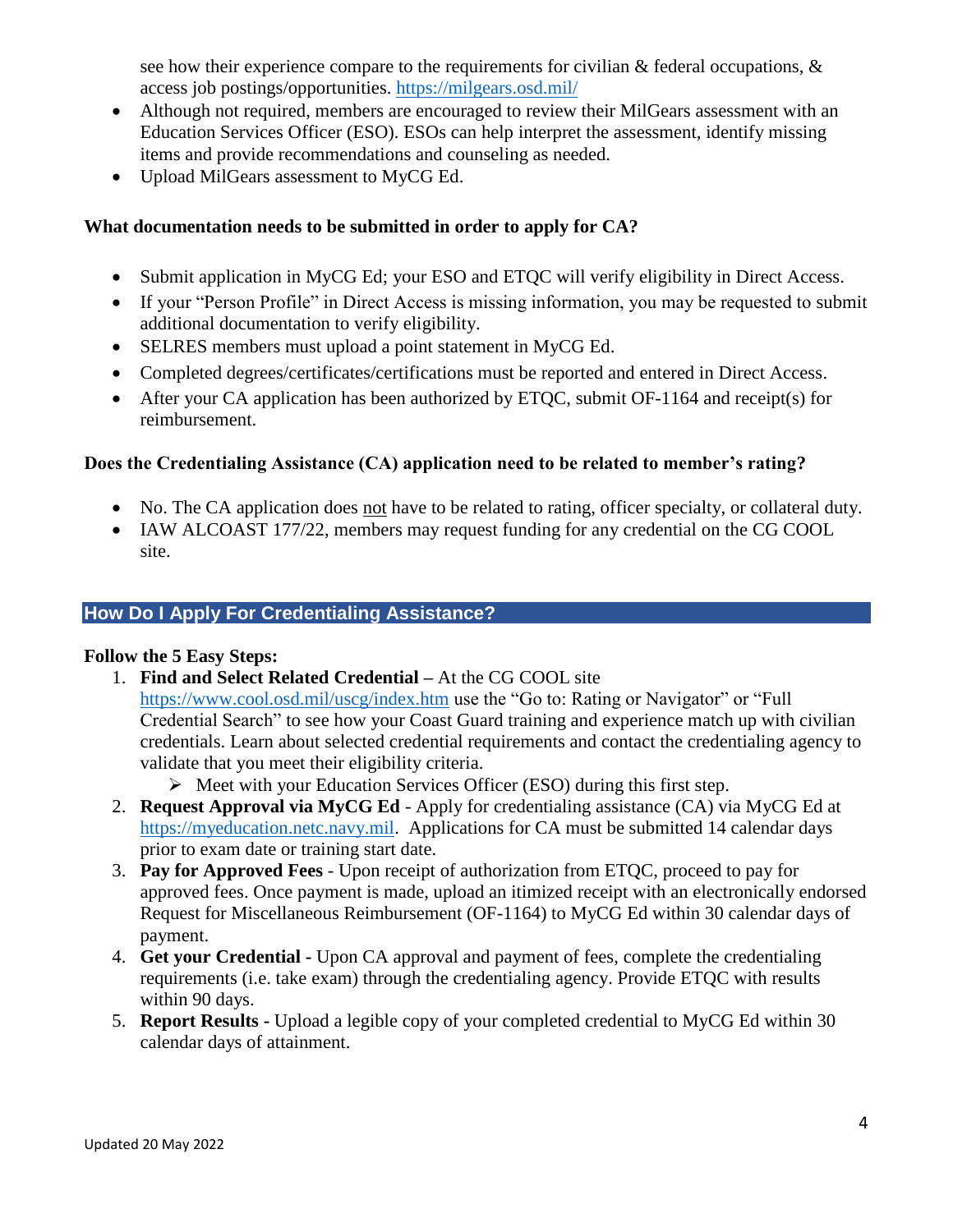### **What if I need to make a change to the exam date or amount on the approved CA application?**

- Before command approval, you can make changes in MyCG Ed under "Review Applications" at [https://myeducation.netc.navy.mil](https://myeducation.netc.navy.mil/)
- After command approval, send an email to [ETQC-SMB-CGCOOL@USCG.MIL](mailto:ETQC-SMB-CGCOOL@USCG.MIL) to request changes or cancellations.

### **Can I submit the same CA application for training and the exam?**

• No. Submit separate CA applications for training and exams. Complete the appropriate fields in the application related to your request.

#### **Reporting Results**

#### **Do I have to report the exam results to ETQC?**

- Yes. Submit exam results (pass/fail) within 90 calendar days of CA authorization. Submit copy of credential within 30 calendar days of credential attainment.
- Upload exam results and completed credential in [MyCG Ed.](https://myeducation.netc.navy.mil/)
- ETQC will add your certification/license to Direct Access and Joint Service Transcript (JST) records.

#### **Do I have to report the training results to ETQC?**

If CA funded your credential training course, upload certificate of completion to  $MyCG$  Ed.

#### **Reimbursement and Repayment**

#### **Does the member receive reimbursement or is the credentialing agency paid directly?**

 After receiving approval/authorization in MyCG Ed, the member must pay the fees first and then submit receipt and OF-1164 to be reimbursed.

#### **How long does it take to receive reimbursement?**

 ETQC will forward the request and all supporting documentation to CG FINANCE Center within 3 business days. Member will receive reimbursement via direct deposit in 2-3 weeks.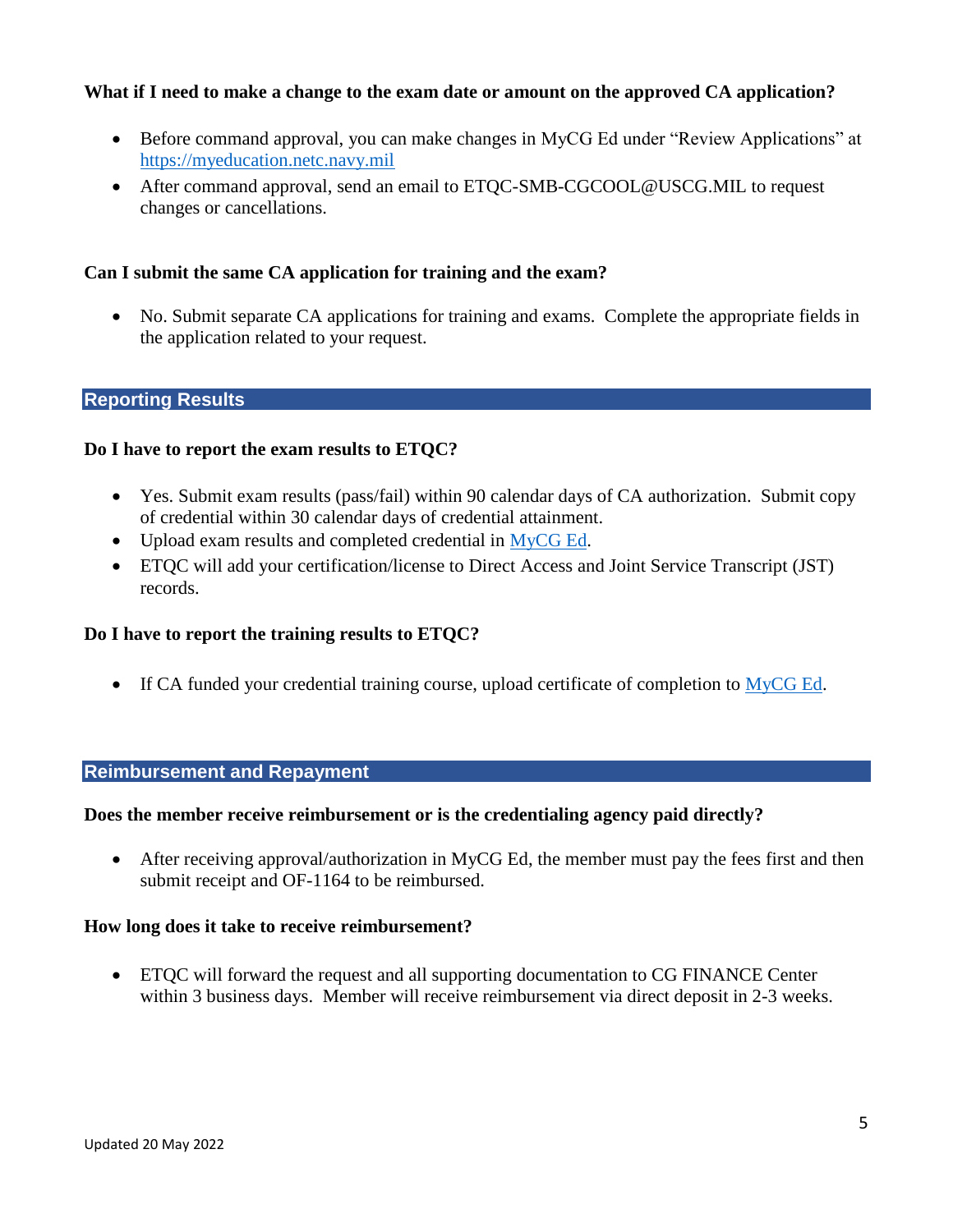## **Do I repay CA if I do not pass?**

• No. You are not required to repay CA; however, you will not be able to request funding for the same credential again.

### **Are there are any situations where I am required to pay back CA?**

- Yes. If you do not submit your exam results or completed credential within the specified timeframe, ETQC will initiate recoupment.
- Exam results (and training completion) is required within 90 days and completed credential is required within 30 days.

#### **Is there a waiver process for Credentialing Assistance?**

• Submit waiver request to Education and Training Quota Management Command at ETQC-SMB-CGCOOL@USCG.MIL for review and consideration.

### **What if I applied for a credential and it crossed fiscal years (FY)?**

- The exam date determines the Fiscal Year  $(1 \text{ Oct} 30 \text{ Sept})$ .
- Effective summer 2022, the start date of the training course determines the FY.

### **Will the program only reimburse for CG\$ logos on the CG COOL site?**

- All credentials listed on CG COOL can be reimbursed if member is eligible.
- Members may request that a credential be added to CG COOL by submitting request to [CGCOOL@uscg.mil](mailto:CGCOOL@uscg.mil)

## **Eligibility**

## **Who is eligible for Credentialing Assistance (CA)?**

CA is available to eligible active duty and SELRES members (enlisted and officers).

## **I am a SELRES member and would like to use CA. Is there anything specific that I need to do?**

- Upload a point statement in [MyCG Ed](https://myeducation.netc.navy.mil/) in addition to following the 5 Easy Steps.
- Members of the SELRES who are drilling reservists and have made satisfactory progress in the current year and have met the participation standards for the previous anniversary year are eligible.

#### **What documentation needs to be submitted in order to apply for Credentialing Assistance (CA)?**

- The ESO and ETQC will verify eligibility in Direct Access.
- If your "Person Profile" in Direct Access is missing information, additional documentation may be requested to verify eligibility.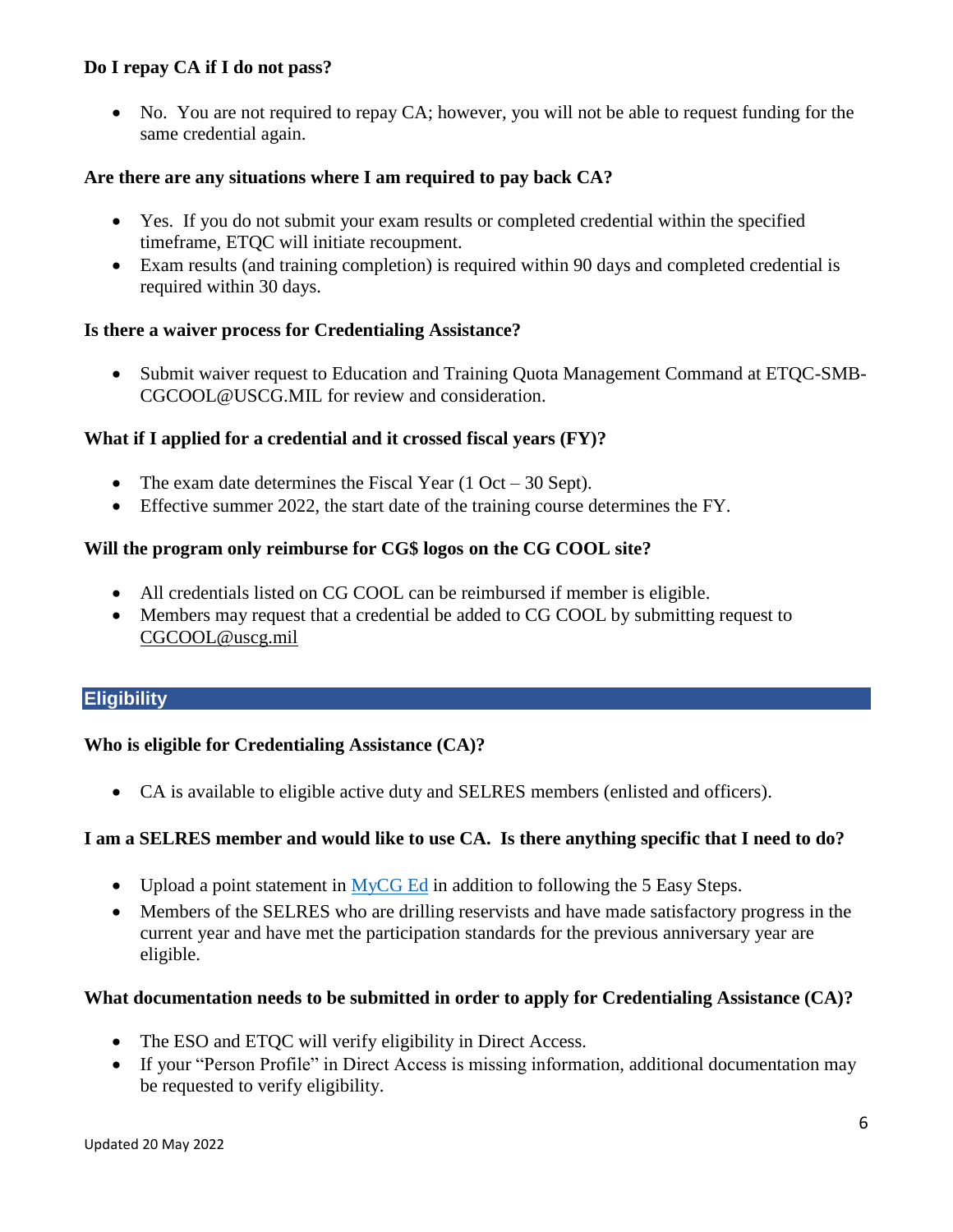Note: Completed degrees/certificates/certifications must be reported and entered in Direct Access IAW [ACN 050/19](https://cg.portal.uscg.mil/library/generalmessages/General%20Messages/GENMSG2019/ALCOAST%20COMDT%20NOTICE%20(ACN)/050-19_ACN.txt)

• SELRES members upload a point statement.

# **What are the eligibility requirements for Credentialing Assistance (CA)?**

- CA is available to eligible enlisted and officer personnel (active duty and SELRES).
- Must be in compliance with Weight and Body Fat Standards
- No misconduct, to include court-martial punishment, judicial punishment, or non-judicial punishment within the last 12 months.
- Marked "Ready" or "Not Ready" on Enlisted Employee Reviews.
- Have at least 6 months remaining on service obligation.
- SELRES members who meet participation standards including current readiness metrics for the previous 12 months. A point statement will need to be uploaded into MyCG Ed.

# **Merchant Mariner Credentials (MMC)**

## **Does the Credentialing Assistance program pay for TWIC fees?**

 $\bullet$  Yes. Submit application in  $MyCG ED$  and ETQC will coordinate with the Military-to-Mariner (M2M) office for approval.

## **Does Credentialing Assistance pay for MMC exams?**

- The National Maritime Center (NMC) has waived MMC fees for most active duty members. NMC - [National Maritime Center \(NMC\) Home Page \(uscg.mil\)](https://www.dco.uscg.mil/national_maritime_center/)
- Review policy letter here: [https://cg.portal.uscg.mil/units/forcecom/VCP/M2M%20Library/CG-MMC-Policy-Letter-02-](https://cg.portal.uscg.mil/units/forcecom/VCP/M2M%20Library/CG-MMC-Policy-Letter-02-20.pdf) [20.pdf](https://cg.portal.uscg.mil/units/forcecom/VCP/M2M%20Library/CG-MMC-Policy-Letter-02-20.pdf)
- Contact the Military-to-Mariner Office at [CGM2M@USCG.MIL](mailto:CGM2M@USCG.MIL) for assistance.

## **Does Credentialing Assistance pay for MMC training?**

- Yes. IAW ALCOAST 177/22, training courses required for MMC credentials are funded by the Voluntary Credentialing Program. Submit application in MyCG Ed and receive approval from your ESO and ETQC before registering for any type of training. Select, "MMC Training" as the "Fee Type" in the application.
- Courses must be from an approved National Maritime Center (NMC) training provider: [https://www.dco.uscg.mil/nmc/training\\_assessments/](https://www.dco.uscg.mil/nmc/training_assessments/)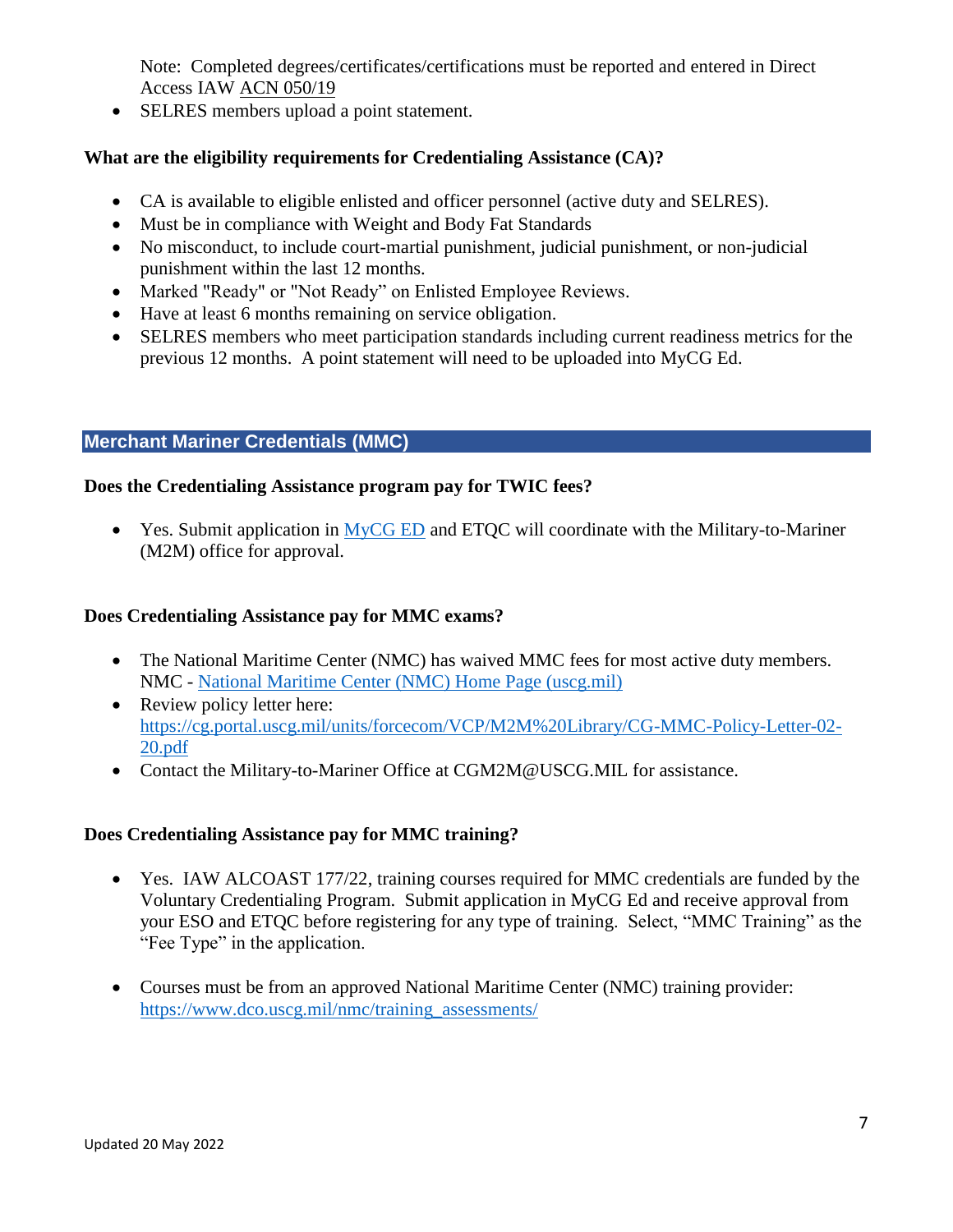### **What if I have questions about MMC credentials?**

 Contact the Military-to-Mariner (M2M) office at [CGM2M@USCG.MIL](mailto:CGM2M@USCG.MIL) to review options for merchant mariner credentials.

#### **Credentialing Resources**

## **Where can I find more information about the Voluntary Credentialing Program (VCP) and the Credentialing Assistance (CA) process?**

- [CG COOL website](https://www.cool.osd.mil/) <https://www.cool.osd.mil/uscg/index.htm>
- MyCG Ed portal <https://myeducation.netc.navy.mil/>
- ETQC Portal- <https://cg.portal.uscg.mil/units/forcecom/ETQC/SitePages/Home.aspx>
- Military-to-Mariner Portalhttps://cg.portal.uscg.mil/units/forcecom/VCP/SitePages/Military%20to%20Mariner%20(M2M). aspx
- MilGears website <https://milgears.osd.mil/>
- VCP Policy COMDTINST 1540.10 [https://cg.portal.uscg.mil/units/forcecom/ETQC/Documents/Document%20Links/COMDINST1](https://cg.portal.uscg.mil/units/forcecom/ETQC/Documents/Document%20Links/COMDINST1540.10.pdf) [540.10.pdf](https://cg.portal.uscg.mil/units/forcecom/ETQC/Documents/Document%20Links/COMDINST1540.10.pdf)
- ALCOAST NOTICE 11/22 <https://cg.portal.uscg.mil/units/forcecom/ETQC/Shared%20Documents/ACN%20011.22.pdf>
- $\bullet$  ALCOAST 177/22 [https://cg.portal.uscg.mil/units/forcecom/ETQC/credentialingsite/Shared%20Documents/ALCO](https://cg.portal.uscg.mil/units/forcecom/ETQC/credentialingsite/Shared%20Documents/ALCOAST%20177.22%20(May%202022).pdf) [AST%20177.22%20\(May%202022\).pdf](https://cg.portal.uscg.mil/units/forcecom/ETQC/credentialingsite/Shared%20Documents/ALCOAST%20177.22%20(May%202022).pdf)

### **ESO Guidance**

#### **When should ESO's approve the member's request in MyCG Ed?**

• All application requests must be approved by the ESO in MyCG ED prior to 14 days from the exam date and no more than 90 days from exam date. It is recommended that member submit their request at least 30 days in advance.